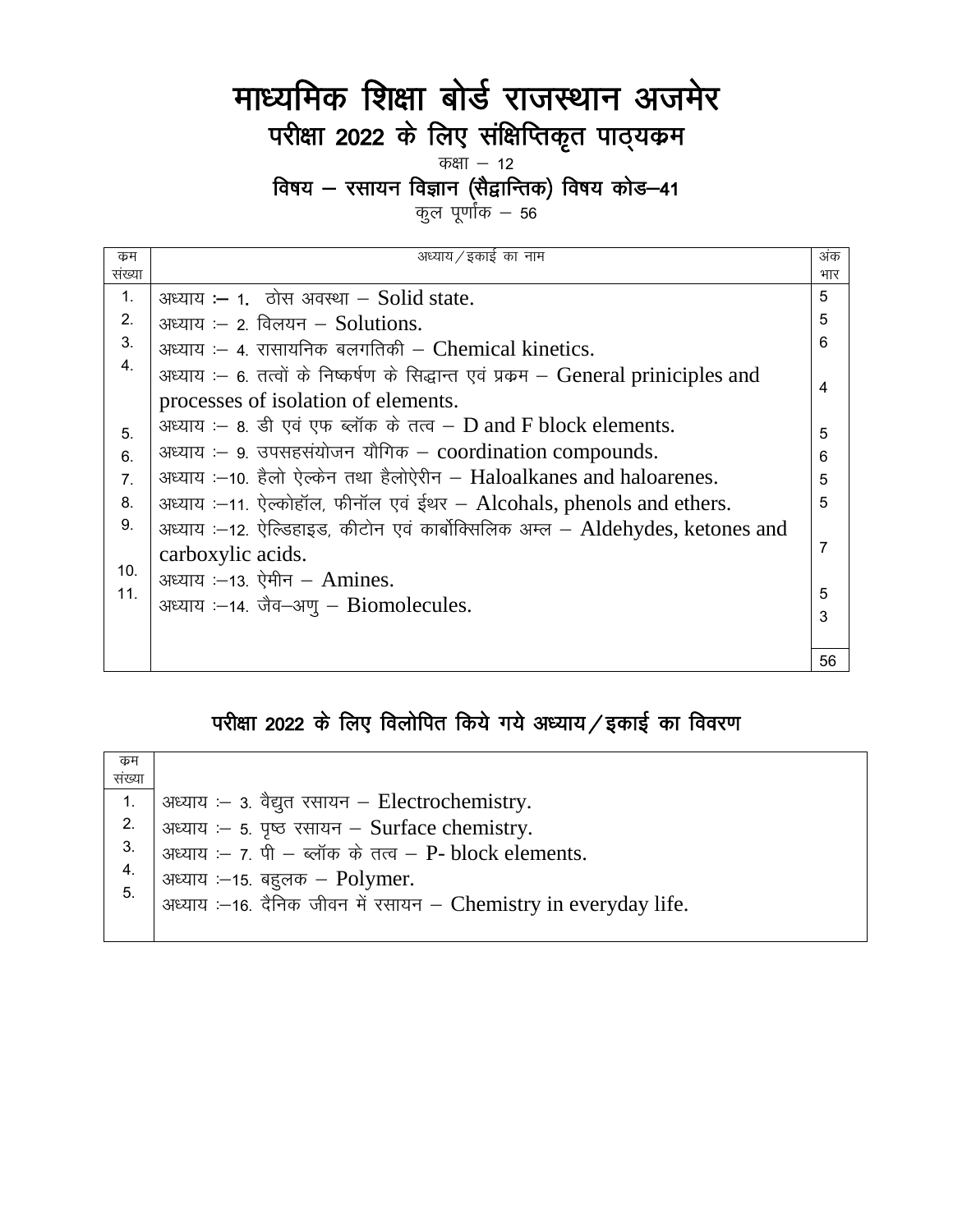## परीक्षा 2022 के लिए संक्षिप्तिकृत पाठ्यक्रम विषय – रसायन विज्ञान (प्रायोगिक) (संशोधित)

विषय कोड–41

#### कक्षा  $-12$

|                | 1. आयतनमितिय विश्लेषण – एकल अनुमापन (Volumetric Analysis -Single Titration)    | 10  |
|----------------|--------------------------------------------------------------------------------|-----|
|                | 2. लवण विश्लेषण – एक ऋणायन एव एक धनायन(Salt Analysis - one anion & one cation) | 06  |
| 3 <sub>1</sub> | क्रियात्मक समूह की पहचान (Identificcation of Functional group)                 |     |
|                |                                                                                |     |
|                | 0r                                                                             |     |
|                | कार्बनिक व अकार्बनिक यौगिकों का विचरन                                          | 04  |
|                | (Preparation of organic and Inorganic compounds)                               |     |
| 4.             | विषयवस्तु आधारित प्रयोग (Content based Experiment)                             | 05. |
|                | 5. रिकॉर्ड तथा मौखिक (Viva & Records)                                          | 05  |

कल अंक :–  $30$ 

## परीक्षा 2022 के लिए पाठ्यक्रम

#### $(2)$  रासायनिक बलगतिकी :-

- (अ) सोडियम थायोसल्फेट और हाइड्रोक्लोरिक अम्ल के बीच अभिक्रिया पर सान्द्रता और ताप का प्रभाव
- (ब) निम्नलिखित में से किसी एक की अभिक्रिया दर का अध्ययन
	- (i) आयोडाइड आयनों की विभिन्न सान्द्रताओं का प्रयोग करते हुए आयोडाइड आयनों की हाइड्रोजन परॉक्साइड के साथ कक्ष ताप पर अभिक्रिया।
	- (ii) स्टार्च विलयन का सूचक के रूप में प्रयोग करके पोटेशियम आयोडेट (KIO3) और सोडियम सल्फाइड (Na<sub>2</sub>SO<sub>3</sub>) के बीच अभिक्रिया (क्लॉक अभिक्रिया)

#### (2) Chemical Kinetics :-

- (a) Effect of concentration and temperature on the rate of reaction between Sodium thiosulphate and hydrochloric acid.
- (b) Study of reaction rates of any one of the following  $-$ 
	- (i) Reaction of iodide ion with hydrogen peroxide at room temperature using different concentration of iodide ions.
	- (ii) Reaction between potassium iodate ( $KIO_3$ ) and Sodium Sulphite ( $Na_2SO_3$ ) using Starch solution as indicator (Clock reaction)

#### $(3)$  उष्मा रसायन :-

निम्नलिखित प्रयोगों में से कोई एक –

- (i) कॉपर सल्फेट अथवा पोटेशियम नाइट्रेट की विलयन एन्थैल्पी।
- (ii) प्रबल अम्ल (HCl) और प्रबल क्षार (NaOH) की उदासीनीकरण एन्थैल्पी।
- (iii) ऐसीटोन और क्लोरोफार्म के बीच अन्योन्य क्रिया (हाइड्रोजन बन्ध बनना) में एन्थैल्पी परिवर्तन ज्ञात करना।

#### (3) Thermochemistry :-

Any one of the following experiments –

- (i) Enthalpy of dissolution of Copper Sulphate or Potassium nitrate.
- (ii) Enthalpy of Neutralization of strong acid (HCl) and strong base (NaOH).
- (iii) Determination of enthalpy change during interaction (hydrogen bond formation) between acetone and chloroform.

#### (6) निम्नलिखित के मानक विलयनों द्वारा अनुमापन में  $\mathbf{KMnO_4}$  के विलयन की सान्द्रता/मोलरता ज्ञात करना।

- 1. ऑक्सैलिक अम्ल
- 2. फेरस अमोनियम सल्फेट

(6) Determination of concentration / molarity of  $KMnO_4$  solution by titraling it against a standard solution of -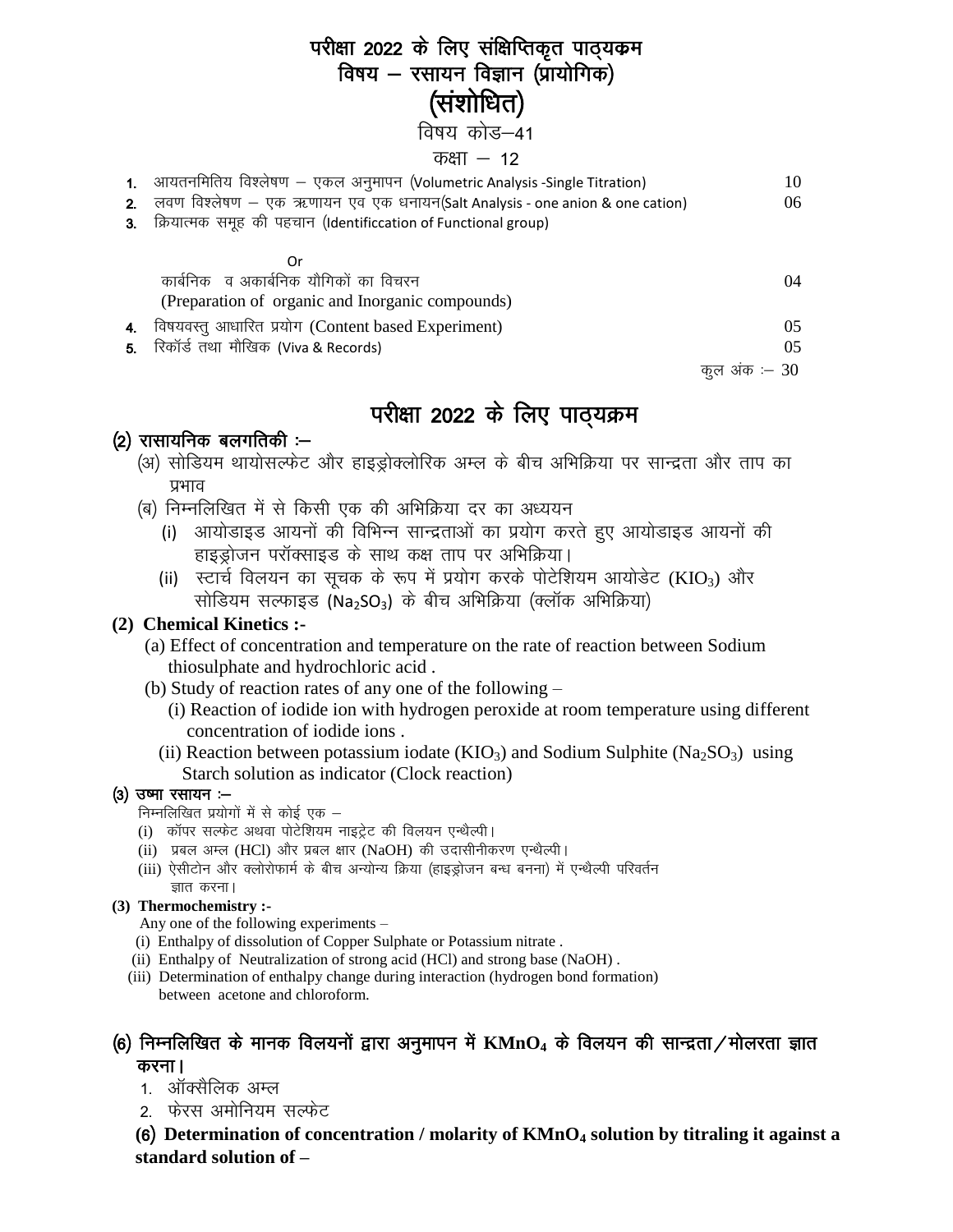- 1. Oxalic Acid
- 2. Ferrus Ammonium Sulphate

(Student will be required to prepare standard solution by weighing themselves)

## (7) गणात्मक विश्लेषण :—

हिए गए लवण में एक धनायन और एक ऋणायन को ज्ञात करना।

धनायन —  $Pb^{2+},\, \mathrm{Cu}^{2+},\, \mathrm{As}^{3+},\, \mathrm{Fe}^{3+},\, \mathrm{Mn}^{2+},\, \mathrm{Zn}^{2+},\, \mathrm{Co}^{2+},\, \mathrm{Ni}^{2+},\, \mathrm{Ca}^{2+},\, \mathrm{Sr}^{2+},\, \mathrm{Mg}^{2+},\, \mathrm{NH}^+_{4}$ ऋणायन  $-\text{CO}_3{}^2$ ,  $\text{SO}_3{}^2$ ,  $\text{SO}_4{}^2$ ,  $\text{NO}_2{}^{\text{-}}$ ,  $\text{NO}_3{}^{\text{-}}$ ,  $\text{Cl}^{\text{-}}$ ,  $\text{Br}^{\text{-}}$ ,  $\Gamma$  ,  $\text{PO}_4{}^3{}^{\text{-}}$ ,  $\text{C}_2\text{O}_4{}^2{}^{\text{-}}$ ,  $\text{CH}_3\text{COO}^{\text{-}}$ 

#### **(7)Qualitative Analysis :-**

Determination of one cation and one anion in given salt .

Cation - Pb<sup>2+</sup>, Cu<sup>2+</sup>, As<sup>3+</sup>, Fe<sup>3+</sup>, Mn<sup>2+</sup>, Zn<sup>2+</sup>, Co<sup>2+</sup>, Ni<sup>2+</sup>, Ca<sup>2+</sup>, Sr<sup>2+</sup>, Ba<sup>2+</sup>, Mg<sup>2+</sup>, NH<sup>+</sup><sub>4</sub> Anion -  $CO_3^2$ ,  $S^2$ ,  $SO_3^2$ ,  $SO_4^2$ ,  $NO_2$ ,  $NO_3$ ,  $Cl$ ,  $Br$ ,  $I$ ,  $PO_4^3$ ,  $C_2O_4^2$ ,  $CH_3COO$ 

#### (8) कार्बनिक यौगिक में उपस्थित प्रकार्यात्मक समूह का परीक्षण :—

असंतृप्ति, ऐल्कोहॉली, फीनोलिक, ऐल्डीहाइडी, कीटोनिक, कार्बोक्सिलिक और एमीनो (प्राथमिक समूह)

#### ¼8½ **Tests for the functional groups present in organic compounds :-**

Unsaturation, Alcoholic, Phenolic, Aldehydic, Ketonic, Carboxlic and Amino (Primary groups)

## (9) अकार्बनिक यौगिकों का विचरन :—

- 1. हिलवण बनाना फेरस अमोनियम सल्फेट अथवा पोटाश ऐलम।
- 2. पौटेशियम फेरिक ऑक्सैलेट बनाना।

#### **(9)Preparation of Inorganic Compounds :-**

- (i) Preparation of Double salt of Ferrous ammonium sulphate or potash alum.
- (ii) Preparation of potassium ferric oxalate.

## $(10)$  कार्बनिक यौगिकों का विचरन $:=$

निम्नलिखित में से किन्हीं दो यौगिकों का विचरन  $-$ 

- 1. ऐसीटेनिलाइड
- 2. डाई बेन्जल ऐसीटोन
- 3.  $p \pi$ इट्रोऐसीटेनिलाइड
- 4. ऐनीलीन येलो या 2— नेफ्थॉल ऐनिलीन रंजक

#### **(10)Preparation of Organic Compounds :-**

- 1. Acetenilyde
- 2. Di-benzyliden acetone
- 3. p-nitroacetanidide
- 4. Aniline yellow or 2-nephthol aniline dye

## (11) कार्बोहाइडेट प्रोटीन और वसा का परीक्षण

शुद्ध नमूनों में कार्बोहाइड्रेट, वसा और प्रोटीन का अभिलाक्षणिक परीक्षण और दिये गये खाद्य पदार्थ में इनकी उपस्थिति की जाँच करना।

 ¼11½ Characteristic tests of Carbohydrates, fats and protein in pure sample and their detection in given food stuffs.

## परियोजनाएं – Projects

1. पकने की विभिन्न स्थितियों में अमरूद के फल में ऑक्सैलेट आयन की मात्रा में परिवर्तन का अध्ययन ।

Study of the presence of oxalate ion in guava fruits at different stage ofripening .

2. दूध के विभिन्न नमूनों में केसीन की मात्रा की उपस्थिति का अध्ययन करना। Study of quality of casein present in different sample of Milk.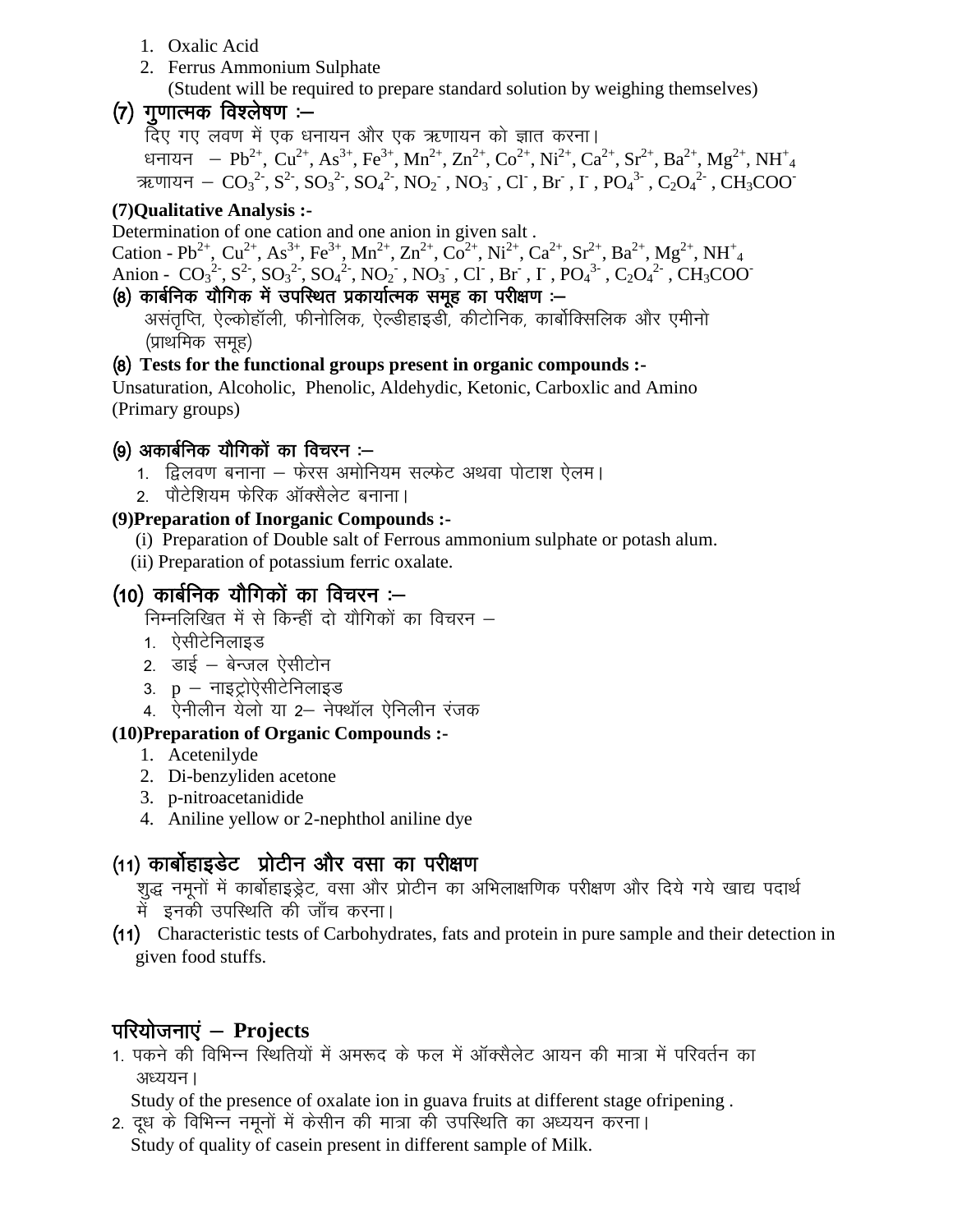3. सोयाबीन दूध बनाकर इसकी तुलना दही बनने, ताप के प्रभाव, स्वाद इत्यादि के लिहाज से दूध से करना।

Preparation of Soyabean milk and its comparison with the natural milk with respect to curd formation, effect of temperature and test.

- 4. खाद्य परीक्षण में पोटैशियम मेटाबाइसल्फेट (परिरक्षक), ताप और समय के प्रभाव का अध्ययन। Study of the effect of Potassium Metabisulphate as food – preservative under various conditions (Temperature, concentration, time etc.)
- 5. लार में उपस्थित एमिलेज द्वारा स्टार्च के जल अपघटन का अध्ययन और इस पर pH और ताप का प्रभाव ।

Study of digestion of Starch by salivary amylase and effect of pH and temperature on it.

6. निम्नलिखित पदार्थों के किण्वन की दर का तुलनात्मक अध्ययन – गेहूँ का आटा, बेसन, आलू का रस और गाजर का रस आदि।

Comparative study of the rate of fermentation of following material - Wheat flour, germ flour, potato juice, carrot juice etc.

7. सौंफ, अजवाइन और इलायची से सगंध तेलों का निष्कर्षण।

Extraction of essential oils present in Saunf (aniseed), Ajwain (Carum), Illaichi (Cardamom).

8. वसा, तेल, मक्खन, शर्करा, हल्दी पाउडर, मिर्च पाउडर और काली मिर्च में अपमिश्रकों की पहचान करना।

Study of common food adulterants in fat, oil, butter, sugar, turmeric powder, chilli powder and pepper.

## परीक्षा 2022 के लिए पाठ्यक्रम विलोपित किये गये प्रायोगिक कार्य

#### $(1)$  पृष्ठ रसायन :-

- (अ) एक द्रवरागी और एक द्रवविरागी सॉल बनाना।
	- द्रवरागी सॉल स्टार्च, अंड एल्ब्यूमिन और गोंद
	- द्रवविरागी सॉल ऐलुमिनियम हाइड्रोक्साइड, फेरिक हाइड्रोक्साइड, आर्सेनियस सल्फाइड
- (ब) पायसीकरण कर्मकों की विभिन्न तेलों के पायसों के स्थाईकरण में भूमिका का अध्ययन

#### (1) Surface Chemistry :-

(a) Preparation of one lyophilic and one lyophobic sol

Lyophilic Sol – Starch, Egg Albumin and Gum

- Lyophobic Sol Aluminium hydroxide, Ferric hydroxide, Arrenous sulphide.
- (b) Study of the role of emulsifying agents in stabilizing the emulsions of different oils.

#### $(4)$  वैधूत रसायन :--

 $\rm ZnZn^{2+}$ ।।  $\rm Cu^{2+}/Cu$  सेल में कक्ष ताप पर वैधुत अपघट्यों ( $\rm CuSO_4$  अथवा  $\rm ZnSO_4$ ) की सान्द्रता परिवर्तन के साथ सेल विभव में परिवर्तन का अध्ययन।

#### (4) Electrochemistry :-

Variation cell potential in  $Zn/Zn^{2+} \sqcup Cu^{2+}/Cu$  with change in concentration of electrolytes  $(CuSO_4 \text{ or } ZnSO_4)$  at room temperature.

## (5) वर्णलेखन (क्रोमैटोग्रेफी) :—

- 1. पत्तियों और फुलों के सत्व से पेपर–क्रोमैटोग्रेफी द्वारा वर्णकों का पृथक्कन और R<sub>f</sub> मान ज्ञात करना।
- 2. अकार्बनिक मिश्रण के केवल दो धनायनयुक्त संघटकों का पृथक्कन। (R, मानों में पर्याप्त अन्तर वाले संघटक दिये जाये)

#### (5)Chromatography :-

- (i) Separation of pigments from extracts of leaves and flowers by paper chromatography and determination of  $R_f$  values.
- (ii) Separation of constituents present in an inorganic mixture containing two cations only (constituents having large difference in  $R_f$  values by provided)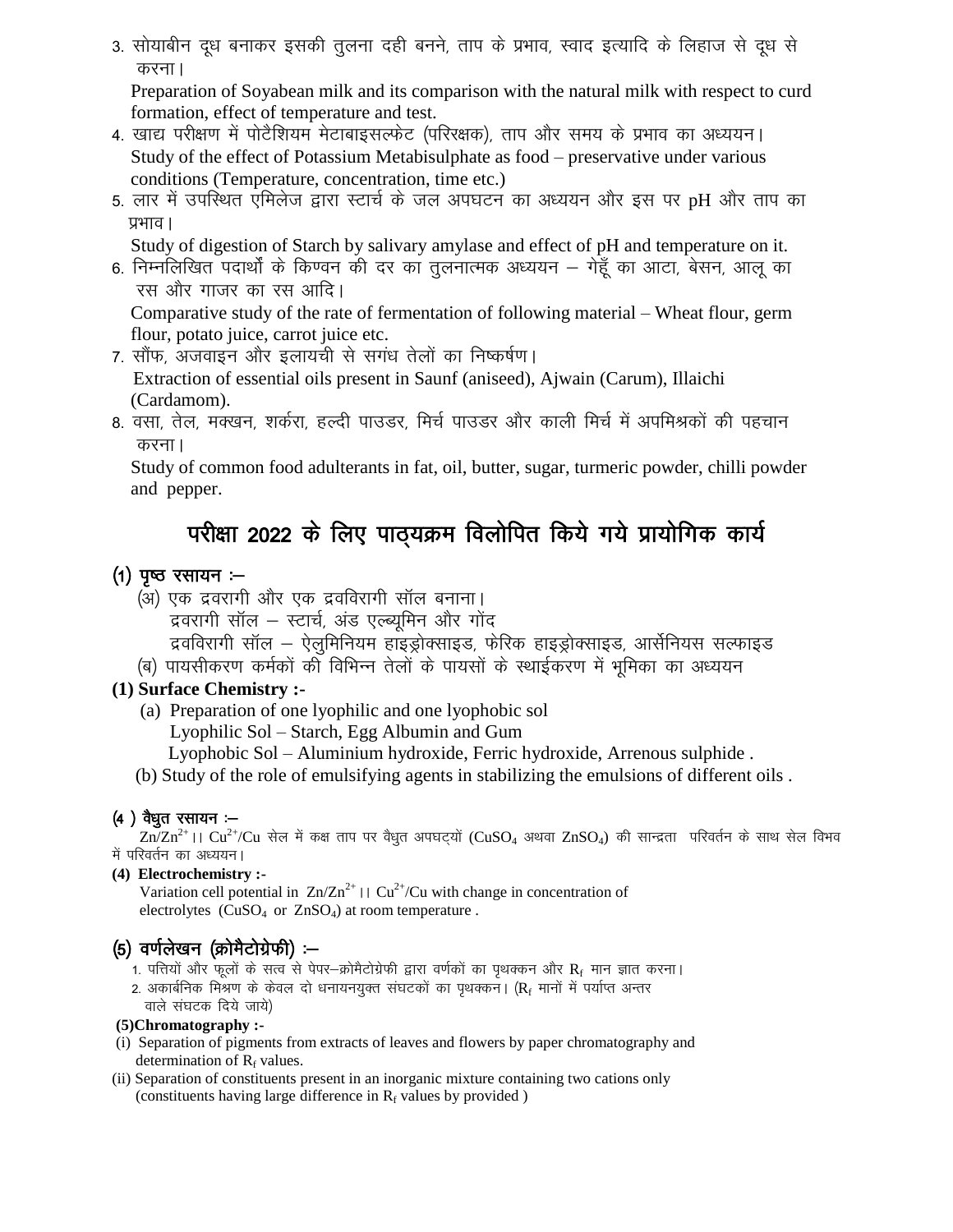## माध्यमिक शिक्षा बोर्ड राजस्थान, अजमेर पाठ्यक्रम परीक्षा-2022 पर्यावरण विज्ञान

#### विषय कोड SUB CODE - 61

| पत्रों में पृथक-पृथक उत्तीर्ण होना अनिवार्य है। परीक्षा योजना निम्नानुसार हैं – |  |
|---------------------------------------------------------------------------------|--|
|                                                                                 |  |
| प्रश्नपत्र के लिए अंक<br>समय (घंटे)<br>सत्राक<br>प्रश्नपत्र<br>पुणोक            |  |
| सैद्धान्तिक<br>3:15<br>56<br>70<br>14                                           |  |
| प्रायोगिक<br>4:00<br>30<br>30                                                   |  |

#### इकाई *—* 1

#### पर्यावरणीय प्रदूषण और मानव स्वास्थ्य

वायु प्रदूषण के स्त्रोत एवं प्रकार, वायु की गुणवत्ता, स्मोग, वायु प्रदूषकों का मानव<br>स्वास्थ्य पर प्रभाव, इनडोर प्रदूषण, जल प्रदूषण के स्त्रोत, जल गुणवत्ता मापक, कार्बनिक अपविष्ट, अतिपोषकता, जलीय प्रदूषकों का स्वास्थ्य पर प्रभाव (नाइट्रेट, फ्लूराइड, आर्सेनिक, केडमियम, मर्करी, पीड़कनाशी) जैव सूचक, ई.टी.पी., मृदा प्रदूषण, शोर प्रदूषण, रेडियोधर्मी और तापीय प्रदूषण, वायु, जल, मृदा तथा ध्वनि प्रदूषण का नियंत्रण तथा मापन, वैश्विक पर्यावरणीय मुद्दे, वैश्विक ताप वृद्धि, ओजोन क्षय, अम्लीय वर्षा।

#### इकाई  $-2$

#### हरित प्रौद्योगिकी

हरित प्रौद्योगिकी के सम्प्रत्य, हरित आर्थिकी, व्यक्तिगत और सामुदायिक भागीदारी, जैव निम्नीकरणीय, अपशिष्ट का लघुत्तरीय विघटन, ऊर्जा संरक्षण, लोक यातायात के साधनों पर बल। पवन चक्की, सौलर पैनल, हरित भवन, पर्यावरणीय प्रमाणिकता, हरित पटटी।

## $\overline{s}$ काई – 3

## पर्यावरणीय नियम एवं अन्तर्राष्ट्रीय घोषणाएँ

48 A-एक्ट (पर्यावरण की सूरक्षा एवं विकास, वन एवं वन्य जीव संरक्षण), 51 A-एक्ट (मूलभूत कर्त्तव्य), वन्य जीव संरक्षण एक्ट–1972, जल एक्ट–1974, वायु एक्ट–1981, वन संरक्षण अधिनियम-1980, पर्यावरणीय सुरक्षा अधिनियम-1986, शोर प्रदूषण अधिनियम–2000, राष्ट्रीय हरित ट्रिब्यूनल अधिनियम–2010, स्टॉकहोम सम्मेलन–1972, यू.एन. सम्मेलन-1992, मान्ट्रियल प्रोटोकोल-1987, क्योटो प्रोटोकोल-1998।

#### इकाई  $-4$

## पर्यावरणीय जैव प्रौद्योगिकी

अपशिष्ट जल उपचार-वायवीय और अवायवीय प्रक्रिया, ठोस अपशिष्ट स्त्रोत, उपचार एवं प्रबंधन, कम्पोस्ट, कृमि संवर्धन। जीनोबायोटिक्स, तेल प्रदूषण, अपमार्जक, पीड़कनाशी विघटन, समन्वित पीड़क प्रबंधन, पर्यावरण में आनुवांशिक रूपान्तरित जीव।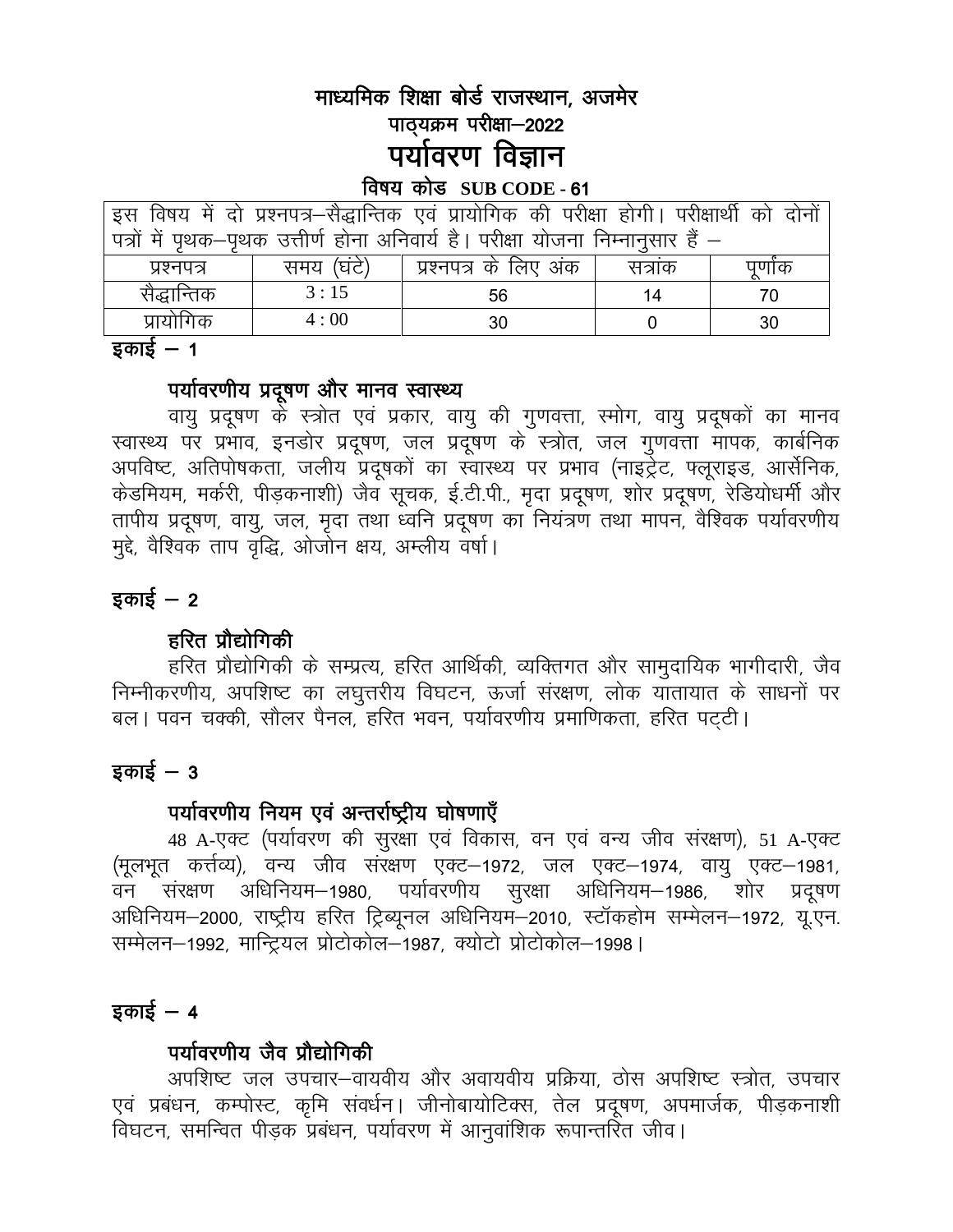#### पर्यावरण और समाज

संसाधनों का विकास एवं ह्यस, शहरीकरण और पर्यावरण, पर्यावरण पर औद्योगिकीकरण का प्रभाव, पर्यावरणीय शिक्षा, जागरूकता, पर्यावरणीय सुरक्षा हेतु सामुदायिक भागीदारी : चिपको आन्दोलन, आपदाएं, भूस्खलन (भूकम्प, ज्वालामुखी, चक्रवात, सुनामी, बाढ़, आग, नाभिकीय, आपदा प्रबंधन, वर्षाजल एवं संरक्षण, बंजर भूमि सुधार), भारतीय परम्पराएं एवं पर्यावरण ।

## परीक्षा 2022 के लिए विलोपित किये गये अध्याय / ईकाइ का विवरण कक्षा - 12 (विषय कोड: 61) विषय  $-$  पर्यावरण विज्ञान

| क्र.स.        | इकाई का नाम                         | हटाया गया शीर्षक                                         |
|---------------|-------------------------------------|----------------------------------------------------------|
|               |                                     |                                                          |
|               | पर्यावरण प्रदूषण एवं जनस्वास्थ्य    | रेडियोधर्मी प्रदूषण एवं नाभिकीय प्रकोप, तापीय प्रदूषण    |
| $\mathcal{P}$ | हरित प्रौद्योगिकी                   | हरित बैंकिंग, हरित ईमारतें, वायु टरबाइन्स, सौर ऊर्जा एवं |
|               |                                     | सौर पेनल्स                                               |
| 3             | पर्यावरणीय नियम एवं अन्तर्राष्ट्रीय | स्टॉकहोम सम्मेलन-1972, मोन्ट्रियल संलेख,                 |
|               | घोषणाएं                             | क्योटो प्रोटोकॉल या क्योटो संधि                          |
| 4             | पर्यावरण जैव प्रौद्योगिकी           | तेल प्रदूषण, पर्यावरण में पृष्ठ सक्रियक, समन्वित पेस्ट   |
|               |                                     | प्रबन्धन                                                 |
| 5             | पर्यावरण और समाज                    | नगरीकरण एवं पर्यावरण, भारतीय परम्पराएं एवं पर्यावरण      |

नोट :- इकाई या भाग का अंकभार पुर्वानुसार ही रखा गया है।

## पर्यावरण विज्ञान प्रायोगिक कक्षा—12

समय:4 घण्टे

पूर्णांक 30

#### 1. प्रमुख कार्य  $(3)$ (i) प्रदुषण का प्रभाव– भारी धातुओं का बीजों के अंकूरण पर प्रभाव  $(ii)$  जल परीक्षण-धृलि कण धारण क्षमता (ৰ)  $(i)$  पादप परीक्षण  $-$  वर्णक विश्लेषण

(ii) विभिन्न स्थानों पर ध्वनि प्रदूषण का मापन

#### 2. गौण कार्य

(i) यातायात वाहनों द्वारा प्रदूषण का अध्ययन अथवा

केंचुआ खाद (Vermiculture) की विधि का अध्ययन

(ii) हरित प्रोद्यौगिकी ( पवन चक्की,सौलर पैनल, सौलर चुल्हा आदि) का अध्ययन  $\overline{2}$ अथवा

हरित प्रोद्यौगिकी (पवन चक्की,सौलर पैनल, सौलर चूल्हा आदि) का अध्ययन

4

 $\overline{4}$ 

3

 $\overline{2}$ 

 $\overline{2}$ 

3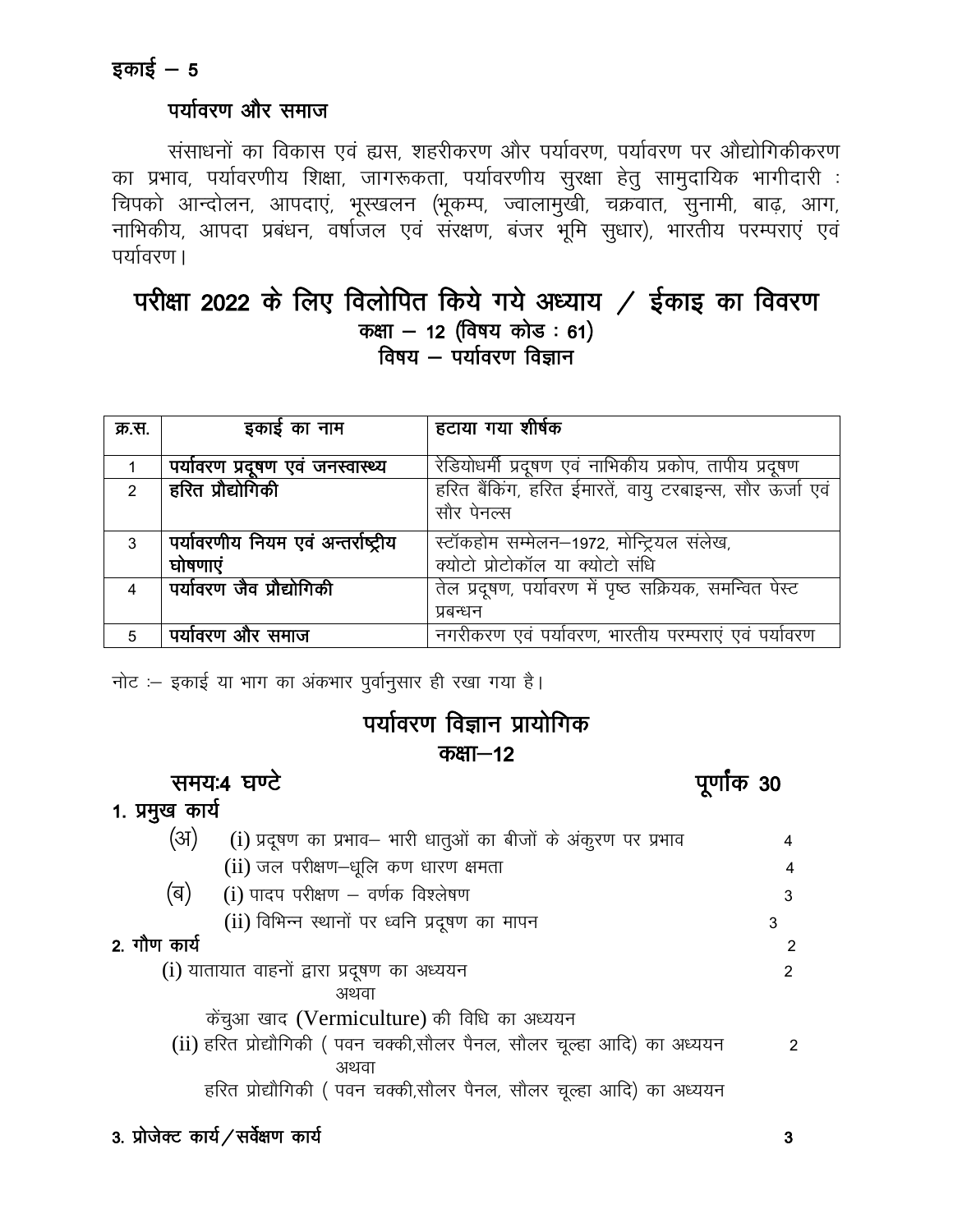निर्धारित पुस्तक – पर्यावरण विज्ञान – माध्यमिक शिक्षा बोर्ड राजस्थान, अजमेर द्वारा प्रकाशित

# परीक्षा 2022 के लिए विलोपित किये गये अध्याय / ईकाइ का विवरण

कक्षा – 12 (विषय कोड: 61)

विषय — पर्यावरण विज्ञान

| क्रम | अध्याय / ईकाइ का नाम                                                                     |
|------|------------------------------------------------------------------------------------------|
| सं.  |                                                                                          |
|      | पुस्तक का नाम :- पर्यावरण विज्ञान (प्रायोगिक)                                            |
|      | इकाई :–                                                                                  |
| 1.   | प्रमुख कार्य – अ. विभिन्न पादपो के पर्णो की धूलिकण धारण क्षमता (जल परीक्षण)              |
|      | ब. विभिन्नस्थानों पर ध्वनि प्रदूषण का मापन<br>— हटाया गया शीर्षक                         |
| 2.   | <b>र्गोण कार्य–</b> 1. यातायात वाहनों द्वारा प्रदूषण का अध्ययन – <b>हटाया गया शीर्षक</b> |
|      |                                                                                          |

नोट :- इकाई या भाग का अंकभार पुर्वानुसार ही रखा गया है।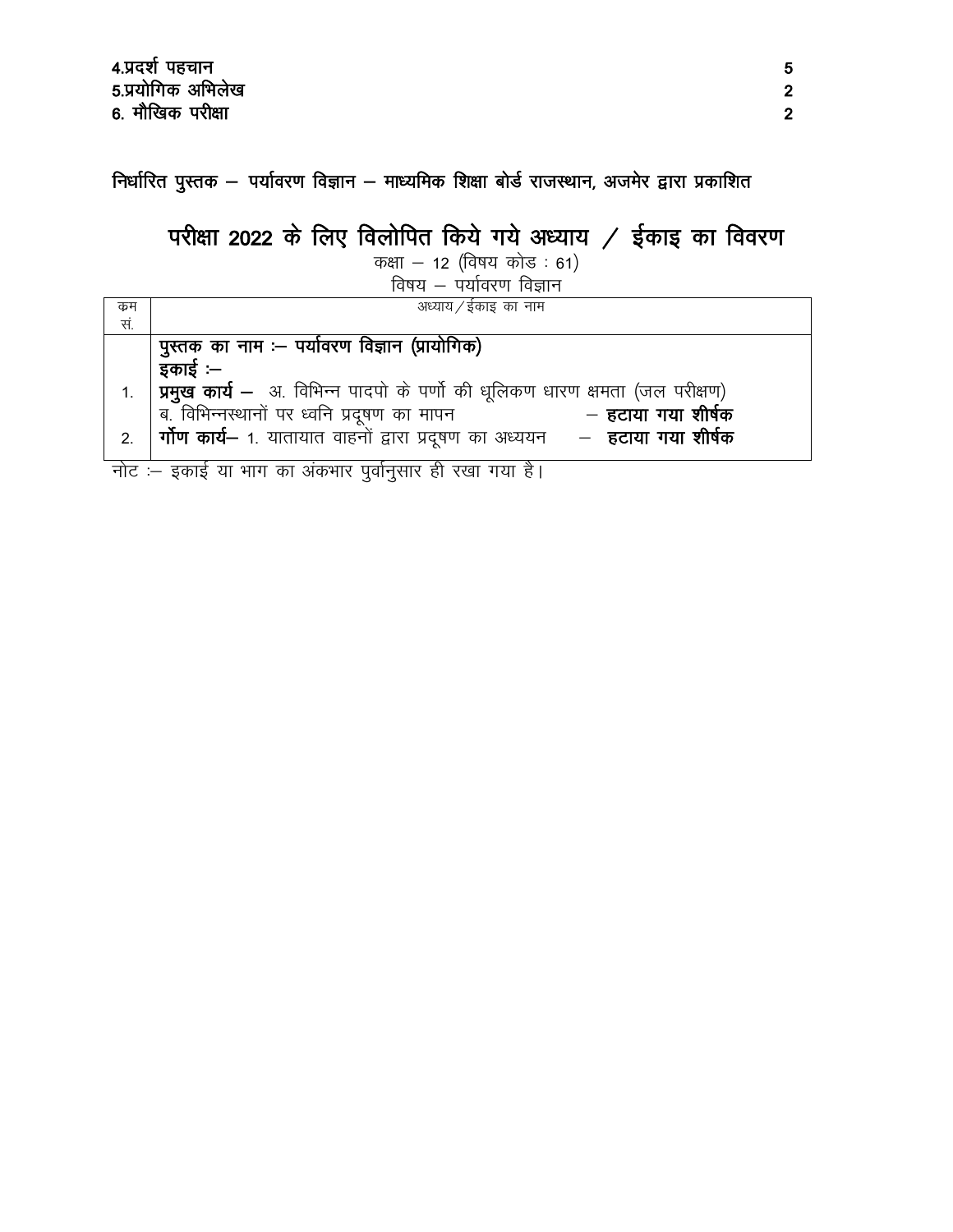# माध्यमिक शिक्षा बोर्ड राजस्थान, अजमेर परीक्षा-2022 के लिए संक्षिप्तिकृत पाठ्यक्रम

कक्षा $-12$ 

# दर्शनशास्त्र PHILOSOPHY

विषय कोड (SUB.CODE)-85

| . की परीक्षा योजना निम्नानुसार ह—<br>इस विषय |          |                       |        |       |
|----------------------------------------------|----------|-----------------------|--------|-------|
| प्रश्नपत्र                                   | समय(घटे) | प्रश्नपत्र के लिए अंक | सत्राक | पुणाक |
| एकपत्र                                       | 3:15     | 80                    | 20     | 100   |

## खण्ड (अ)

| 1. | भारतीय दर्शन :                                                                          | 10 |
|----|-----------------------------------------------------------------------------------------|----|
|    | (i) परिभाषा, स्वरूप एवं सामान्य विशेषताएं,                                              |    |
|    | (ii) भारतीय दार्शनिक सम्प्रदायों का वर्गीकरण (नास्तिक एवं आस्तिक दर्शन एवं ईश्वरवादी    |    |
|    | एवं अनीश्वरवादी दर्शन)                                                                  |    |
|    | (iii) चार्वाक दर्शन – जडवाद                                                             |    |
| 2. | औपनिषदिक दर्शन:                                                                         | 12 |
|    | (i) उपनिषद्– पारिभाषिक स्वरूप एवं प्रमुख उपनिषद् (एकादश)                                |    |
|    | (ii) ब्रहम का स्वरुप, जीवात्मा का स्वरुप एवं अवस्थाएँ (जाग्रत, स्वप्न, सुषुप्ति, तूरीय) |    |
|    | (iii) श्रीमद्भगवद्गीता – कर्मयोग, ज्ञानयोग एवं भक्तियोग                                 |    |
| 3. | बौद्ध एवं जैन दर्शन :                                                                   | 12 |
|    | (i) बौद्ध दर्शन – चार आर्यसत्य एवं प्रतीत्यसमुत्पाद                                     |    |
|    | (ii) जैन दर्शन– स्याद्वाद एवं अनेकान्तवाद                                               |    |
|    | (iii) बौद्ध दर्शन एवं जैन दर्शन के नैतिक सिद्धांत (अष्टांगिक मार्ग—मध्यम प्रतिपदा       |    |
|    | पंचमहाव्रत, त्रिरत्न)                                                                   |    |
| 4. | योग दर्शन एवं वेदान्त दर्शन :                                                           | 12 |
|    | (i) योग दर्शन– योग की परिभाषा एवं अष्टांग योग                                           |    |
|    | (ii) वेदान्त दर्शन – शंकराचार्य का अद्वैतवाद, ब्रहम एवं माया दर्शन                      |    |
|    | (iii) स्वामी विवेकानंद– व्यावहारिक वेदान्त की धारणा                                     |    |
| 5. | पाश्चात्य दर्शन :                                                                       | 10 |
|    | (i) पाश्चात्य दर्शन का परिचय एवं दर्शनशास्त्र की शाखाएँ (तत्वमीमाँसा एवं ज्ञानमीमाँसा)  |    |
|    | (ii) सुकरात एवं प्लेटो– सुकरात की दार्शनिक समस्या एवं पद्धति                            |    |
|    | प्लेटो– ज्ञानमीमॉंसा, प्रत्यय सिद्धान्त                                                 |    |
|    |                                                                                         |    |

अंक